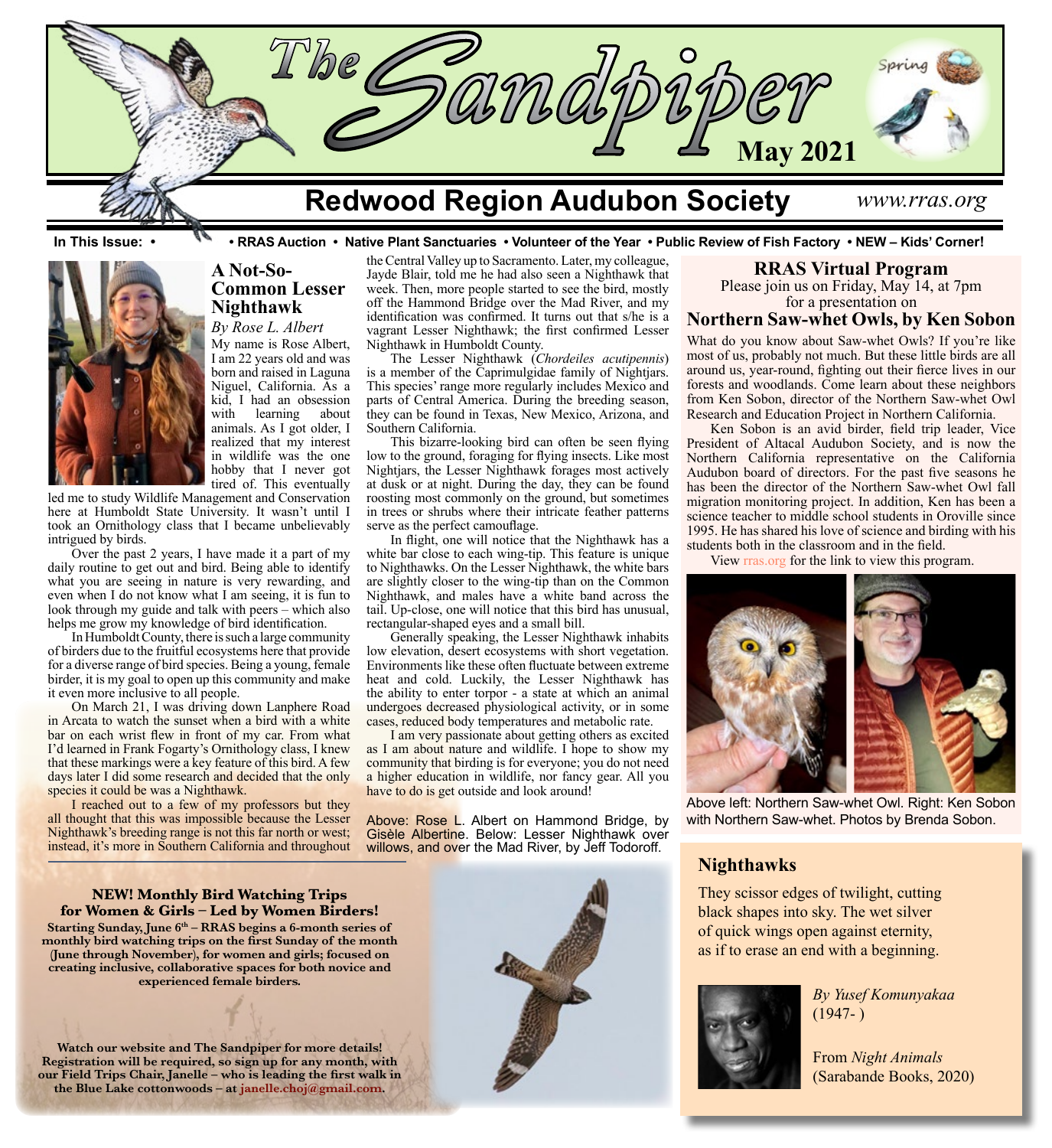### **CHAPTER LEADERS**

| <b>OFFICERS:</b>                                  |
|---------------------------------------------------|
| President - Gail Kenny gailgkenny@gmail.com       |
| Vice President - CJ Ralph 707-822-2015            |
| Secretary - Andrew Orahoske andrew.rras@gmail.com |
| Treasurer - Gary Friedrichsen 707-822-6543        |
| Past President - Hal Genger 707-499-0887          |
| DIRECTORS-AT-LARGE:                               |
|                                                   |
|                                                   |
|                                                   |
|                                                   |
|                                                   |
| <b>OTHER CHAPTER LEADERS:</b>                     |
| Conservation - Jim Clark 707-445-8311             |
| Eductn/Schlrshps - Denise Seeger 707-444-2399     |
| Membership - Ralph Bucher 707-443-6944            |
| Volunteer Coordinator                             |
| - Andrew Orahoskeandrew.rras@gmail.com            |
| eBird Liaison - Rob Fowler 707-839-3493           |
| Facebook - Cindy Moyer 707-822-1886               |
| - Andrew Orahoske andrew.rras@gmail.com           |
| <b>Field Trips</b>                                |
| - Janelle Chojnacki janelle.choj@gmail.com        |
| NEC Representative - CJ Ralph 707-822-2015        |
| Nominations                                       |
|                                                   |
| Programs - Harriet Hill 707-267-4055              |
| Publications - CJ Ralph 707-822-2015              |
| Publicity – Denise Seeger 707-444-2399            |
|                                                   |
| THE SANDPIPER:                                    |
| Editor, Layout, & Design                          |
| - Gisèle Albertine giseleandco@gmail.com          |
| - Proofreader/Copyeditor  Pia Gabriel             |
| Historian - Gary Friedrichsen 707-822-6543        |
|                                                   |
| Bird Alert (Bird Box) discontinued                |
| RRAS Listserve groups.io/g/rras                   |

*The Sandpiper is published eleven times a year by*  **Redwood Region Audubon Society P.O. Box 1054, Eureka, CA 95502.**

Board of Directors ..........................[board@rras.org](mailto:board@rras.org)

# **RRAS Field Trips in May!**

On the 1<sup>st</sup> and 4<sup>th</sup> Saturdays in May, RRAS will be offering two walks at the Arcata marsh. May is a great month for seeing and hearing breeding songbirds. This time last year some of the species observed at the marsh included flycatchers (Pacificslope, Western Wood-pewee, Black Phoebe), and warblers (Common Yellowthroat, Wilson's Warbler, Orange-crowned Warbler), as well as some oriole and grosbeak species with their colorful plumage and gorgeous songs. Trips around Humboldt Bay National Wildlife Refuge (May 9), and the Eureka Waterfront Trail (May 16), will also continue this month with some great species to see, including Semipalmated Plovers, and Red-necked Phalarope; and listen at the reedy areas for the unique duet song of the male and female Red-winged Blackbirds. This also is a great time of year to work on identifying birds by song, so see if you can help document for the [female birdsong](http://femalebirdsong.org/) project! View [rras.org](http://rras.org/home.aspx) to register.

### EDITOR'S NOTE:

Opinions expressed in this newsletter are not necessarily those of the National Audubon Society or its local chapters. As editor, my goal is to print a variety of viewpoints, explore new avenues, and initiate healthy discussion.



Redwood Region Audubon Society is an all-volunteer organization. That means we are only as good as the energy our volunteers put into helping us achieve our mission and goals. We like to recognize our most

dedicated volunteers with the *Volunteer of the Year* award. This year it goes to Gisèle Albertine, our newsletter editor!

Gisèle came to us through the Arcata Marsh walks. She was a regular on the walks after catching the birding bug while volunteering at Humboldt Wildlife Care Center. She stepped up to be *The Sandpiper* editor just as we went from publishing 6 to 11 times a year. She quickly picked up the job after working on an issue with the former editor, last summer. Gisèle has professional journalism experience and it really shows in her work. She has a positive attitude, is inquisitive, energetic, and is an effective networker. She is receptive to different ideas which has enabled our contributors to do their tasks well, resulting in a newsletter we are really pleased with. It shows in the variety of *Sandpiper* content over the past year. She has also taken an active role in RRAS as a whole and is a valuable addition to our organization. Thank you so much for your dedication and expertise – congratulations, Gisèle!

*Gisèle would like to thank all those who have helped her out over the last year, but the list is too long so – you know who you are, and that includes all the awesome contributors!*



RRAS Volunteer of the Year 2021 Gisèle Albertine



We will be hosting an online, AUCTION fundraiser from Friday, May 28 – Sunday, June 6; in partnership with Godwit Days. We have already gathered a wide variety of really nice items and services. I have personally donated a quilted bag I made, and five pints of jam from a variety of berries I grew in my garden. The auction link ([www.biddingowl.com/godwitdaysRRAS](https://www.biddingowl.com/godwitdaysRRAS)), will be up and running by the end of the month on our website; in *The Sandpiper* and other local media. This fundraiser is in place of the silent auction we would normally have had at our canceled annual banquet – so I hope you will check it out and do some bidding!

Left: Print by artist, Patricia Sennott; one of the many, great items donated to the auction by generous merchants and community members.

# **Humboldt County Science Fair Winner!**

Redwood Region Audubon Society advocates for protection of birds and wildlife by supporting local education and conservation efforts to protect wildlife and their habitats. Our organization applauds the Humboldt County Office of Education for continuing the Science Fair each year, engaging and encouraging youth in scientific inquiry. This year we honor Miriam Hohl, Jacoby Creek School 8th grade student, for her project, "What Location of Bird Feeder Do Birds Prefer?" We awarded her \$100 and a year's membership to RRAS.

### **What Location of Bird Feeder Do Birds Prefer?**

*By Miriam Hohl, 8th Grade, Jacoby Creek School* A bird feeder was hung from a tree on the edge of a wooded location. A second feeder was hung from a house in an area of

high human activity. The number of birds visiting each feeder and the amount of food eaten were observed. The feeder in the tree received many more visits and had much more food eaten than the feeder by the house.

**Abstract:**

My project was to determine which placement of bird feeder birds prefer. Two bird feeders were hung up. One from my house and the other from a small tree in my backyard. The bird feeders were identical with the same type and amount of food in each. I wrote down the amount of food that was eaten from each feeder on Mondays and Thursdays and observed how many birds were at each feeder for about three minutes each day. The feeder hanging from the tree had lots more food eaten from it and more birds were seen at the feeder. I concluded that the birds prefer the feeder farther away from the house.

Below: Photos of Miriam and her project, by Jonah Hohl.

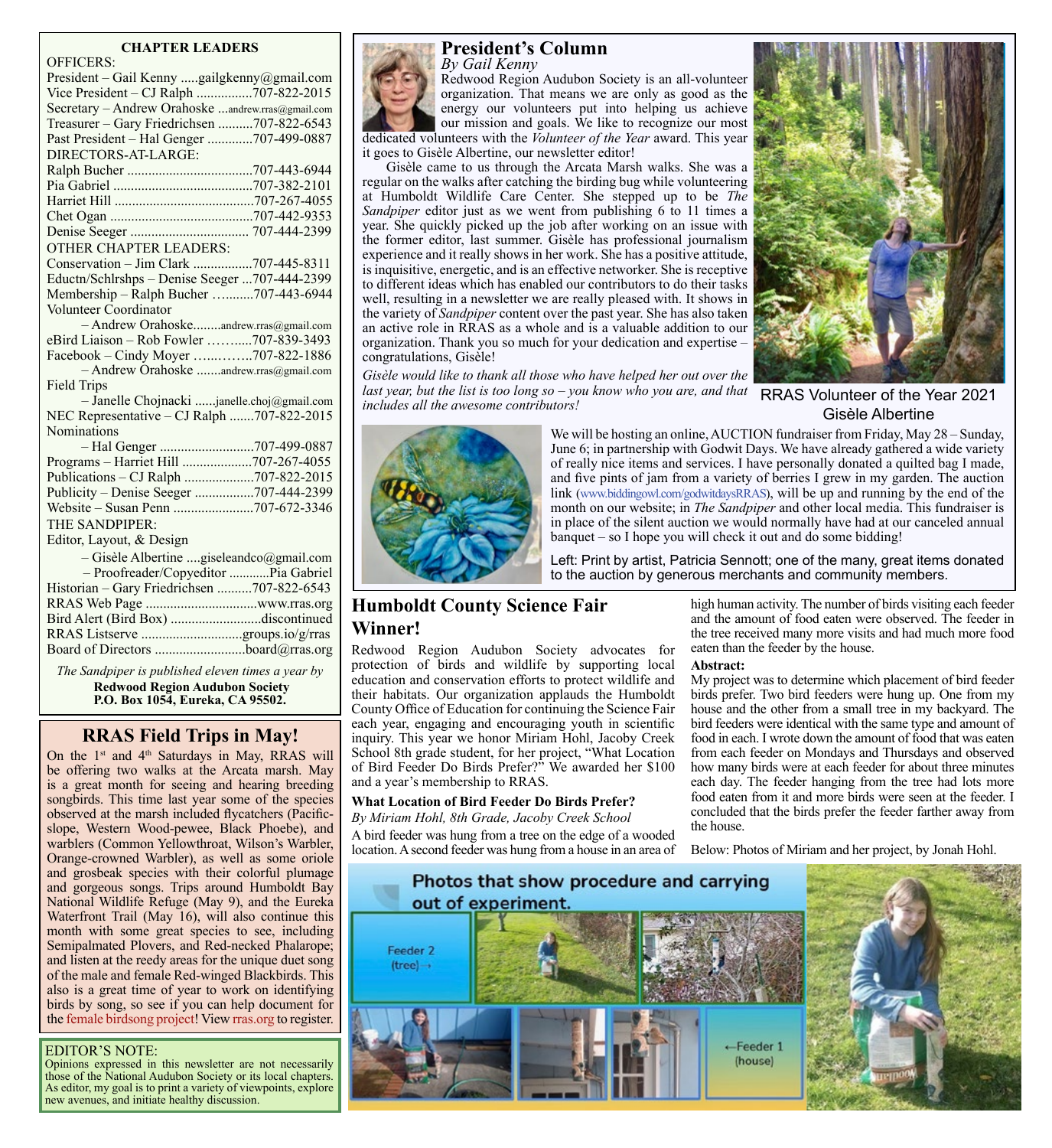

# **Eating Hay in Transylvania**

### *By Jim Clark*

During the summer of 2019 I was on a music and ethnographic tour of Transylvania. Included were two visits to villages in the Bihor Mountains. Upon arrival we were offered the traditional bread and salt and as much *palinca* (local plum brandy) as we dared drink. After appetizers of fantastic local cheese, cured meat, cheese cakes, and cubes of pork fat, we had an opportunity to scythe part of a meadow; which gets me to the hay part. These meadows typically consist of about thirty species of grasses and forbs per square yard, and have been maintained for about two thousand years. Average elevation of this gently mountainous area is four thousand feet, with predominantly Norway Spruce (*Picea abies*) forest. The cultural practice of making hay has evolved to the point that preservation of wildflower color in the finished hay is a sign of quality. One could say that it is gourmet hay. The rolling hay meadows are often bordered by spruce forest that can be harvested for logs.

Although different in elevation and climate, the similarity of this area with our north coast prairies surrounded by forest intrigued me. People have lived in this area for at least 2,000 years, trading for salt, metals and wheat with people on the surrounding Transylvanian Plateau. Likewise, local indigenous people also had cultural practices that maintained local prairies in a way that contributed to their sustained survival for much longer than 2,000 years. In both cases the landscape was been altered by humans and sustained them, and other species, for millennia.

The recent (150 years) incursion by modern European immigrants brought different land management practices to our forests and prairies that involved logging forests, grazing prairies with cattle and introducing non-native plants. This has allowed the adaptable Douglas-fir (*Pseudotsuga menziesii*) to encroach into prairies, altering the hydrology and habitat in ways that are not beneficial to some prairie-dependent wildlife and anadromous fish.

My point is that whether we eat cheese and pork fat in Transylvania or salmon and elk in Humboldt County, we are eating grass and hay.

Our decision on how to manage uplands should be based on a millennial time scale and what is most beneficial to us humans, all other species, and the earth, in the long term.

Below: Woman turning hay in Romania, by Jim Clark.



### **RRAS is Hosting a New Bird Walk at Trinidad Head!**

Join RRAS board president, Gail Kenny and secretary, Andrew Orahoske on Sunday, May 23, from 8 – 11a.m., for a bird walk around Trinidad Head. We will focus on local seabirds, including Common Murre, Pigeon Guillemot, Pelagic Cormorant and more. We may also encounter Peregrine Falcon and Bald Eagles along with terrestrial species currently breeding and migrating. Reservations are required and space is limited. Please view [rras.org](http://rras.org/home.aspx) for COVID guidelines, and sign up with Andrew at Andrew.RRAS@gmail Please include the name, phone number, and email address for each participant.

#### **LETTER TO THE EDITOR:**

In his April 2021 "Conservation Update," Jim Clark, RRAS Conservation Chair, argues (correctly) that science, education, and law are all key elements in achieving conservation objectives. Over the years I've seldom disagreed with Jim's judgements, but I do disagree about one element of the 'science' mentioned in the April column, which is the assertion



that the success of Douglas-fir in colonizing oak woodlands constitutes a fundamentally negative effect on the extent or value of water-dependent and other resources in North Coast landscapes.

It's now generally known that Doug-fir populations in the Klamath region are adapted to establish in conditions that range from open-canopy 'bare mineral soil' (following a fire, for example) to germinating under the canopy of other vegetation like shrubs and hardwoods. Young trees grow slowly until they overtop the canopy of the competing broadleaved vegetation, then accelerate their growth. Eventually Doug-fir will form an overtopping coniferous canopy.

Values are important, of course. If one's values are shaped by the resources of grasslands and oak woodlands, then the natural dynamic of Doug-fir colonization and dominance will be seen as an issue that needs to be addressed by managing the Doug-fir to prevent the dominance. However, eco-systems don't actually have a preference for which species are dominant, so 'science' doesn't tell us that we should prefer one outcome or the other. Indeed, it's well known that forested ecosystems in the Klamath region are among the most dynamic in North America and may well exhibit a natural set of 'alternative stable states' where regular disturbances favor both hardwood dominance and conifer dominance (or tree dominance vs. shrub dominance) at different places and different times [e.g., Odion et al,/J. Ecol./98:96 (2010); Tepley et al,/Global Change Biol./23:4173 (2017)].

Getting a better handle on the relevant science is important for conservation in the Klamath region, never more so than now, as the Forest Service is embarked on updating the Northwest Forest Plan and the individual management plans for the four National Forests in northwestern California. The relative dynamics in different regions within the Pacific Northwest, including California, are synopsized in the Bioregional Assessment of Northwest Forests (available from [www.fs.usda.gov/Internet/FSE\\_DOCUMENTS/](https://www.fs.usda.gov/Internet/FSE_DOCUMENTS/fseprd762774.pdf) [fseprd762774.pdf](https://www.fs.usda.gov/Internet/FSE_DOCUMENTS/fseprd762774.pdf) and [www.fs.usda.gov/Internet/FSE\\_DOCUMENTS/fseprd762774.pdf](https://www.fs.usda.gov/Internet/FSE_DOCUMENTS/fseprd762774.pdf).).

I encourage RRAS members to engage with this interaction among science, education, law, and conservation. – Best, Chad Roberts

Conservation Ecologist, Senior Professional Wetland Scientist, Society of Wetland Scientists, Senior Ecologist, Ecological Society of America.

### **Responses from Jim Clark, and RRAS Vice President, CJ Ralph:**

*I generally agree with Chad. My article was focused on a limited geographical, cultural and temporal circumstance. We know the effects of the adaptable Douglas-fir on prairies and related watershed and need to decide what is "good" for all species, and future generations.* – Jim

*Chad is partially right on one level. I would say that science can inform us. Once you decide your preferred end point, science can help you get there. So, if you want maximum species diversity of plants, mammals, and birds, (we are in large part a bird organization), you go for a mixed oak woodland. That is also the habitat that the indigenous people preferred for a host of reasons, one being that it was more fireproof. They used fire to manage their forests, of course. If you want timber production, then go for a solid stand of Doug-fir.*  $\qquad - C$ J

## **Public Review of Proposed Fish Factory on Samoa Peninsula!**

We urge the public to review this proposal. You will have only 30 days to comment on the proposed massive fish factory on the Samoa Peninsula. As of publication, the Nordic Aquafarms, LLC project's Initial Study/Mitigated Negative Declaration (IS/MND) is out for public review. Details and information on how to submit comments can be found here: <https://ceqanet.opr.ca.gov/> (search "Nordic Aquafarm").

There are many concerns with this project that will raise non-native Atlantic Salmon, a species that requires significant inputs of fish oil and fish meal; products that are derived from industrial scale exploitation of forage fish; the small, schooling fish that feed on plankton and are foundational to the marine food web. Naturally, forage fish are the primary food source that countless seabirds and other marine wildlife rely upon for their very survival. It is no secret that forage fish, seabirds and whales are all in trouble, with populations declining throughout the North Pacific Ocean, and worldwide.

This has prompted Congressman Huffman and others to introduce legislation to protect forage fish. (HR 2236, Forage Fish Conservation Act); view [www.audubon.org/news/fish-are-legislative](https://www.audubon.org/news/fish-are-legislative-menu-recent-congressional-hearing)[menu-recent-congressional-hearing.](https://www.audubon.org/news/fish-are-legislative-menu-recent-congressional-hearing) Recent studies have shown that 90% of all forage fish that are used for fish meal could instead be consumed by humans directly, revealing the incredible inefficiency of fish farming and the sheer magnitude of this global industry. [www.npr.org/sections/](https://www.npr.org/sections/thesalt/2017/02/13/515057834/90-percent-of-fish-we-use-for-fishmeal-could-be-used-to-feed-humans-instead) [thesalt/2017/02/13/515057834/90-percent-of-fish-we-use-for-fishmeal-could-be-used-to-feed](https://www.npr.org/sections/thesalt/2017/02/13/515057834/90-percent-of-fish-we-use-for-fishmeal-could-be-used-to-feed-humans-instead)[humans-instead.](https://www.npr.org/sections/thesalt/2017/02/13/515057834/90-percent-of-fish-we-use-for-fishmeal-could-be-used-to-feed-humans-instead) *Watch our website for the comment period dates!*